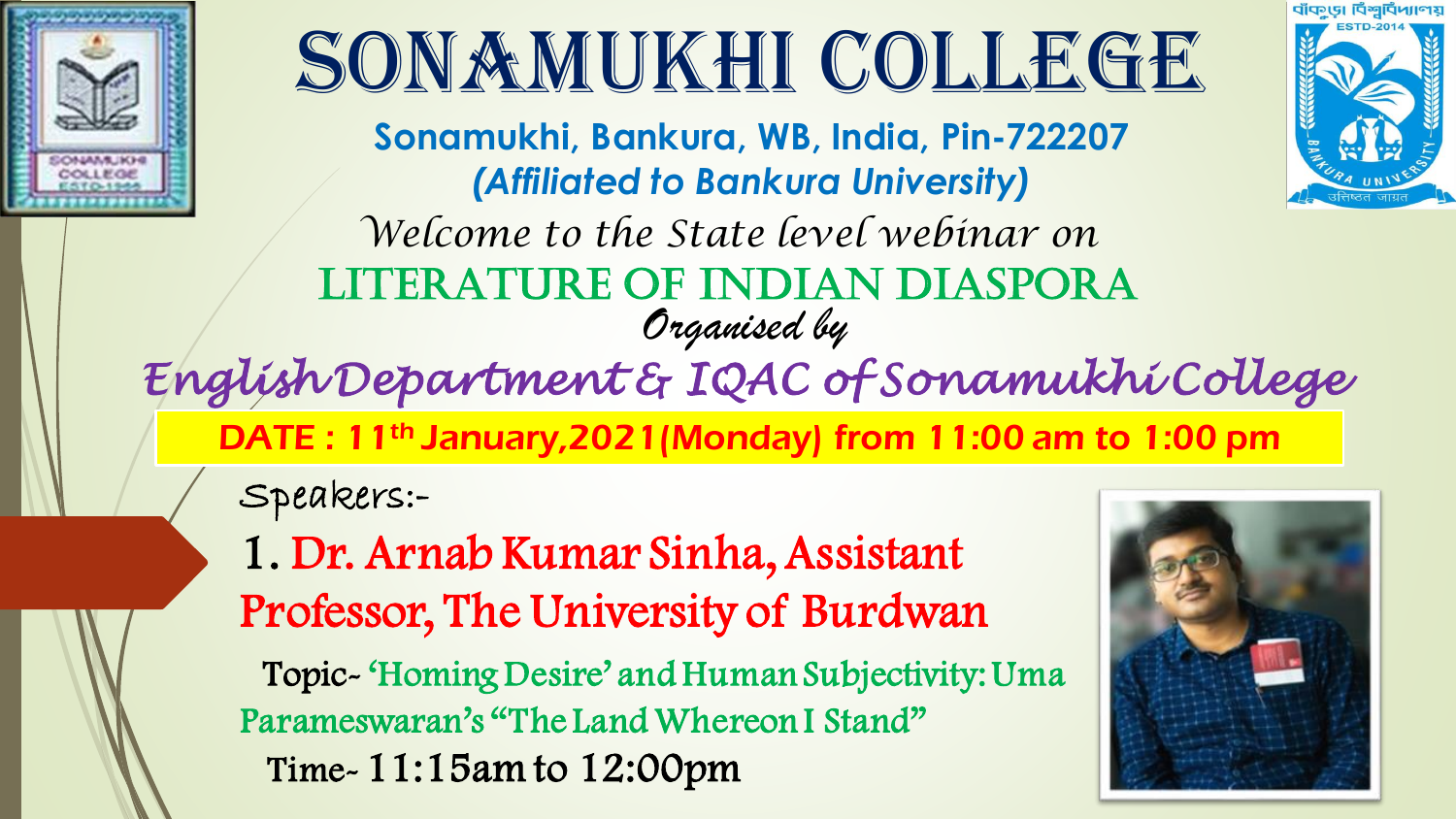## 2. Dr. Aindrilla Guin, Assistant Professor, Bankura University

Topic- "Dwelling on the strait of in-betweenness in Meera Syal's Anita and Me : Projection of Crisis of adolescent Coloured Asian Women in Britain" Time-12:00pm to 12:45pm



### Link for Registration:-

https://docs.google.com/forms/d/1Rw7M\_SAbba-[JijsWbyhcI99gSe73jfGucZGQVCv5BY8/edit?usp=drivesdk](https://docs.google.com/forms/d/1Rw7M_SAbba-JijsWbyhcI99gSe73jfGucZGQVCv5BY8/edit?usp=drivesdk)

• Link for joining WhatsApp group: <https://chat.whatsapp.com/Dn3yR7dBlWj1lEKYoH216l>

#### **Platform of Webinar : Google Meet & YouTube**

*The meeting link will be shared only in the WhatsApp group*